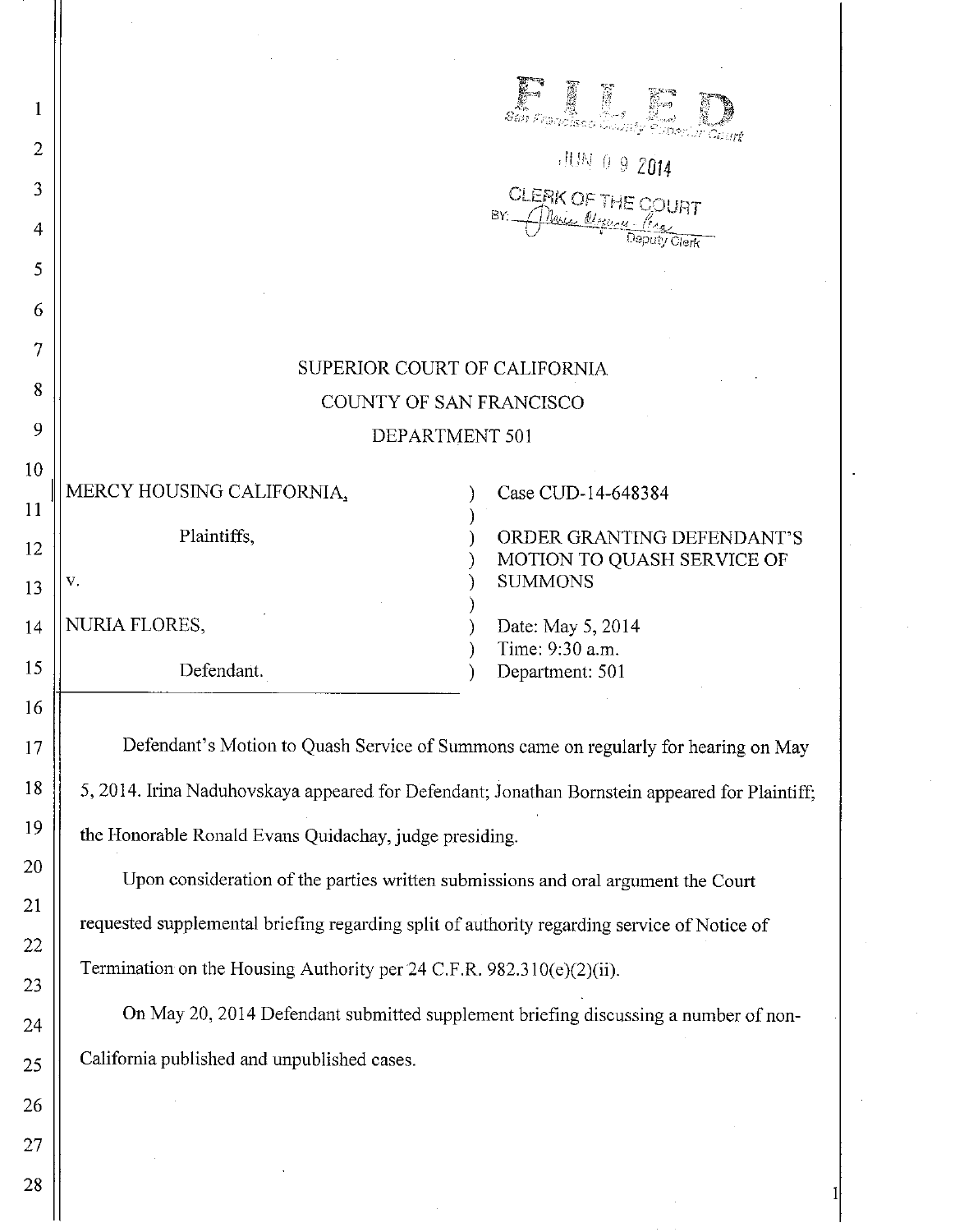On May 20, 2014 Plaintiff submitted supplemental briefing which was limited to the following statement on the issue for which supplemental briefing was requested: "[t]here is no 'split of authority.' Defendant cited unpublished federal cases- not one of which is a California or Ninth Circuit case." Plaintiff's supplemental briefing provided no helpful argument or analysis. The Court now rules as follows:

Defendant's Motion to Quash is GRANTED with leave to amend to allege in good faith service of Notice on the San Francisco Housing Authority:

1. In *Lamlon Development Corp.* v. *Owens* (N.Y. Dist. Ct. 1988) 141 Misc.2d 287, the Court analyzing 24 C.F.R.  $982.310(e)(2)(ii)$  ("[T]he owner must notify the PHA in writing of the commencement of procedures for termination of tenancy, *at the same time*  that the owner gives notice to the family under State or local law") held" that a landlord seeking to terminate a Section 8 tenancy must serve a copy of the termination notice (or equivalent notice) on the public housing authority at the same time that such notice is served on the tenant. Failure to do so is a jurisdictional defect which precludes the maintenance of a summary proceeding. The notice should be sent to the public housing authority by certified mail and the return receipt attached to the petition, or in the alternative, an affidavit of service should be submitted with the petition." This Court agrees with the analysis and holding in Lamlon Development Corp. v. Owens (N.Y. Dist. Ct. 1988) 141 Misc.2d 287 that service of the Notice on the public entity is a jurisdictional requirement.

2. However, in 1995 24 C.F.R. 982.310(e)(2)(ii) was amended and the notification provision was modified. Specifically, the words "at the same time" were deleted.

1

2

3

4

5

6

7

8

9

10

11

12

13

14

15

16

17

18

19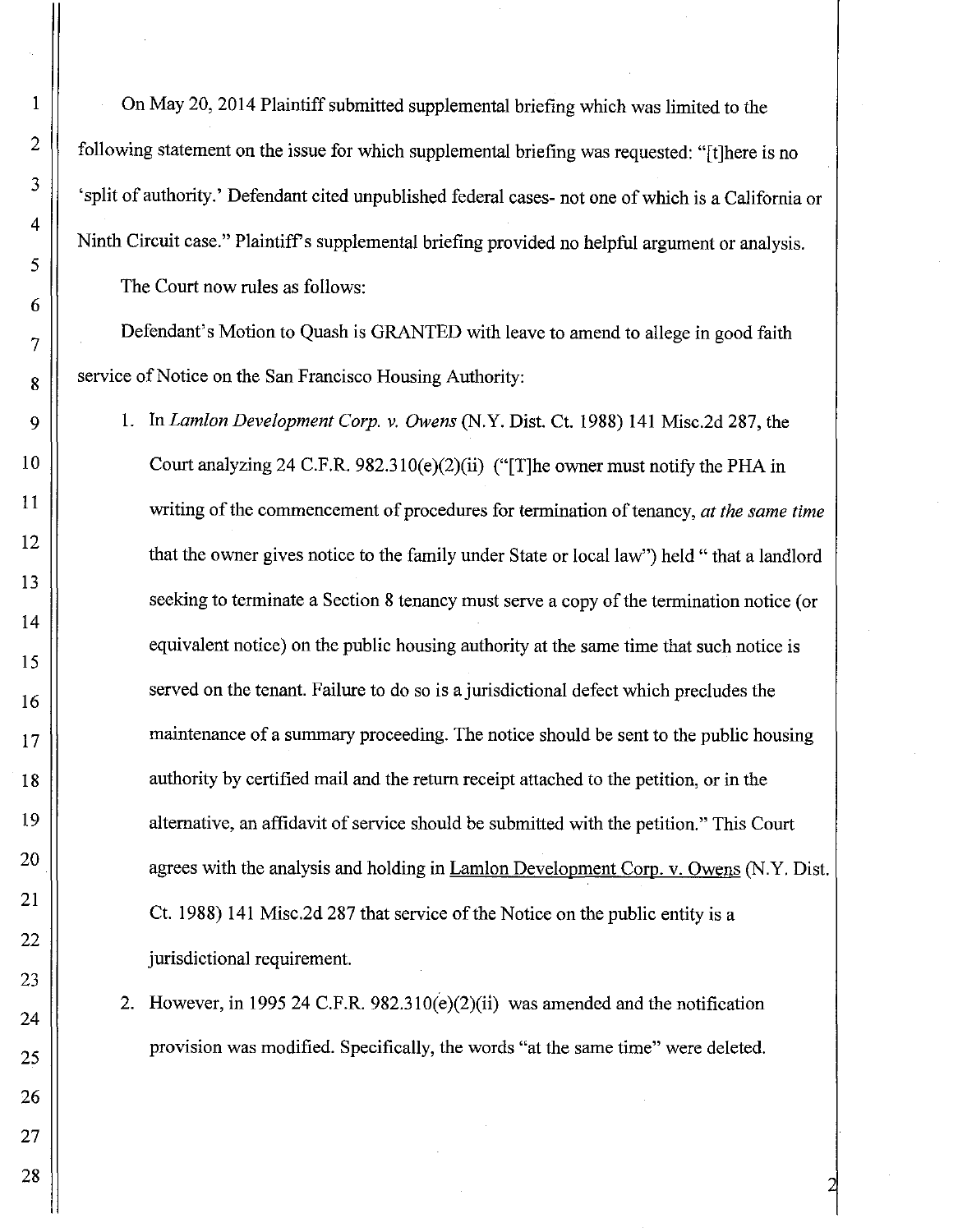- 3. Analyzing the new version of24 C.F.R. 982.310(e)(2)(ii) the Court in *Calciano* v. *Caldwell* (Conn. Super. Ct., May 3, 2010) 49 Conn. L. Rptr. 816 (unpublished opinion) held "[ilt is clear that the optimal landlord practice would be to provide a copy of the notice to quit at the earliest time in the eviction to allow the PHA an opportunity to preserve the subsidy, if practicable, or to ensure that the PHA does not inadvertently continue to make housing subsidy payments on behalf of a tenant who is no longer in possession. Under the specific facts and circumstances of this case, the court finds that the MHA was given ample time and opportunity to act after receipt of notice of the possible eviction of the defendant. The court finds that the plaintiff complied with the notice requirement of 24 C.F.R.  $\frac{6}{982.310(e)(2)(ii)}$  and finds for the plaintiff on the defendant's first special defense." This Court agrees that the language of 24 C.F.R.  $\S 982.310(e)(2)(ii)$  requires the Notice to be served on the Housing Authority in time for the Housing Authority to get involved, if it choses to do so.
- 4. Therefore, Plaintiff, who terminates Section 8 Tenancy must serve the Housing Authority with a copy of the Notice at least in time for the Housing Authority to terminate the payments to the landlord, i.e. before the last date of expiration of the Notice.

**IT IS SO ORDERED.** 

DATED: June 9, 2014

I

2

3

4

5

6

7

8

9

10

11

12

13

14

15

16

17

18

19

20

21

22

23

24

25

26

27

28

Ronald Evans Quidachav

Ronald Evans Quidachay Judge of the San Francisco Superior Court

3